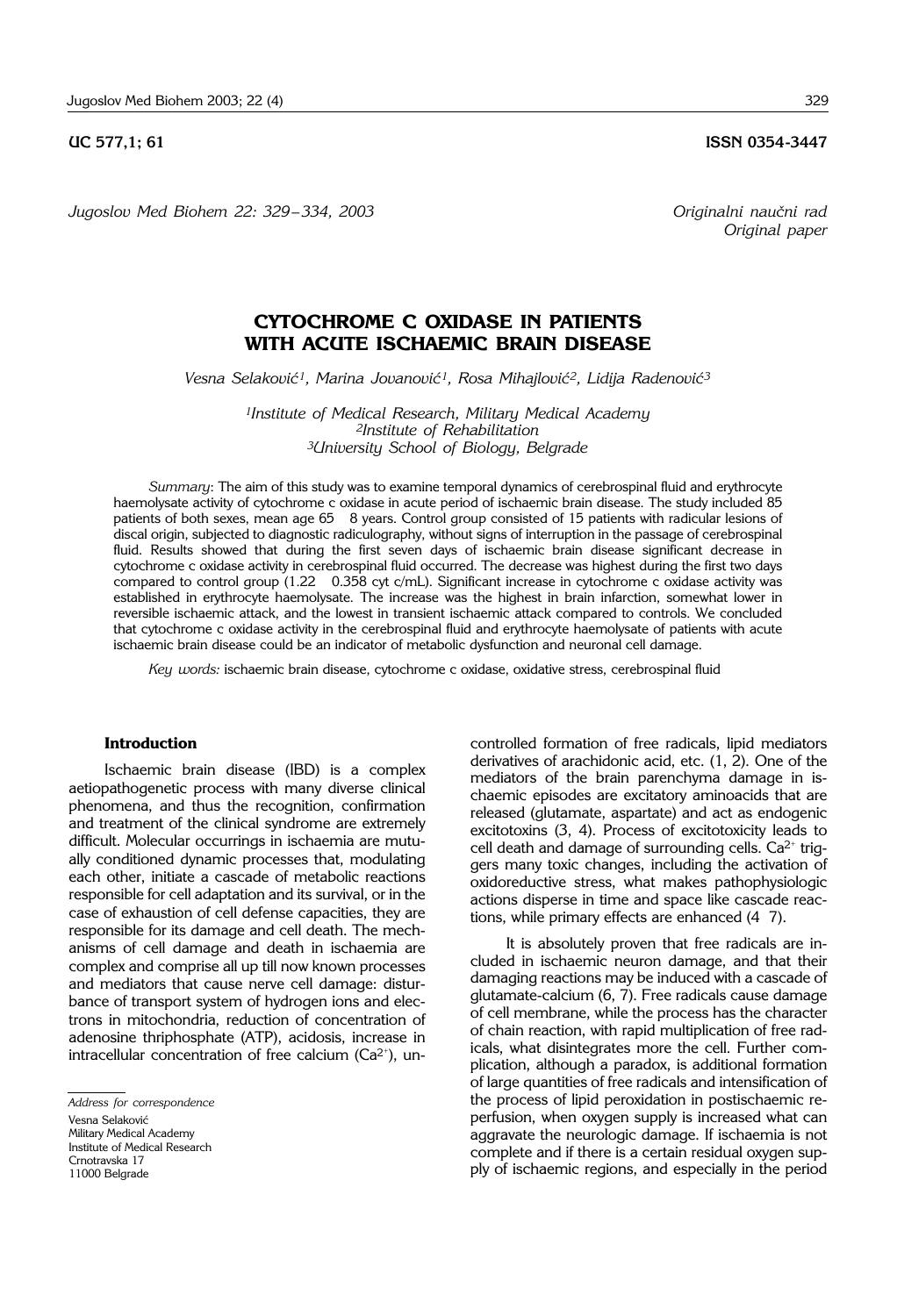of reperfusion when the oxygen supply is reestablished, oxidative neuron damage occurs (8). A cascade of oxidative stress reactions means further potential of free radicals production in the respiratory chain, in reactions of xanthine oxidase, and in reactions of autooxidation of catecholamine (8). Neutralization of free radicals is disabled because of a decreased content of antioxidants (tocopherol, vitamin C, glutathion, superoxide dismutase) (9 11).

In the cases of oxidoreductive stress, transport chain of electrons in mitochondria is the main source of superoxide radicals  $(0, 0)$ ; the place of their release is the complex NADH-coenzyme of Q reductasis and reduced forms of Q coenzyme. At the same time, the inhibition at the level of complex I of the respiratory chain reduces the energy production in the cell. During electrons transport through the respiratory chain, the proton translocation makes a proton starting force, at the same time which depends on the difference in proton concentration, and difference in charge between the two sides of interior mitochondria membrane. A new entrance of protons into the mitochondria matrix is necessary for the synthesis of ATP and is realized with the complex V (ATP-synthesis). Numerous experimental studies have establistied that mitochondria respiratory chain is most sensitive to the ischaemic damage (12 20).

In the cases of oxidoreductive stress, it is important to monitor the function of the ultimate component in the respiratory chain of mitochondria- complex IV, cytochrome c oxidase. All cytochromes, except cytochrome c, are integral proteins of mitochondria membrane. Cytochrome c is a mobile transmitter of electrons connecting the complexes III and IV. According to its structure cytochrome c oxidase is a haemo- -lipo-cupro-protein, where copper (Cu) has a crucial role in the change of iron (Fe) valence in hem during the process of oxygen activation. It is established that the functional unit of this enzyme is composed of two Cu atoms and two cytochromes, while one Cu atom is firmly linked to the cytochrome a, and the other is loosely connected to the cytochrome  $a_3$  and always follows the change of Fe valence (when  $Fe<sup>2+</sup> + out of$  $\mathsf{a}_3$  becomes Fe $^{3+}$ , loosely connected Cu out of cupro becomes a cupri form). This enzyme catalyzes the four-electron reduction of the molecular oxygen into water, followed with the translocation of protons into intermembrane space of mitochondria:  $O_2 + 4e +$  $4H^+$ → 2H<sub>2</sub>O (12, 21 25).

The aim of the study was to monitor the time dynamics of the change of cytochrome c oxidase activity in cerebrospinal fluid (CSF) and haemolysate of erythrocytes in patients with different kinds of acute IBD.

### **Methods**

The study included 85 patients with acute IBD, they were of both sexes, mean age 65 8 years. Twenty four patients had transient ischaemic attack (TIA), 26 reversible ischaemic attack (RIA) and 35 brain infarction (BI). Diagnosis was made on anamnestic data, clinical results and computerized head tomography. All patients gave informed consent to be included into the study. Adequate clinical and biochemical parameters were monitored during the first seven days since the occurrence of ischaemic episode.

Control group included 15 patients, of adequate age and sex, with radicular lesions of discal origin (lumbosacral area), subjected to diagnostic radiculography, without signs of obstacles in the passage of CSF. The study included only patients with abrupt development of motor deficiency, without pains, so that they received no anti-pain therapy. Patients with intensive radicular pains that used nonsteroid analgetics, and patients with anamnestic and clinical data on the present inflammatory, malignant, renal, hepatic, pulmonary, neurodegenerative and psychiatric diseases, were excluded from the study.

In all patients samples of blood and CSF were taken at 9 a.m. Samples of the peripheral vein blood were collected into test tubes at cold, previously prepared with five  $U/L$  heparin and five mmol/L Na<sub>2</sub>EDTA. Plasma was selected with centrifugation of full blood, and in further processing haemolysate of erythrocytes was prepared (26). Samples of haemolysate were kept at  $70 \, \text{°C}$  and melted at room temperature immediately before analyzing (26). Samples of CSF were put during lumbar puncture into test tubes that were kept on ice  $(+4 \text{ } ^{2}C)$  and after centrifugation were kept at 70 °C until adequate analysis.

Cytochrome c oxidase (ferro cytochrome c: oxygen oxidoreductase; EC 1.9.3.1) activity was measured in CSF samples and haemolysate of erythrocytes. The principle of the method is based on ferrous cytochrome c oxidation into ferric cytochrome c with the activity of cytochrome c oxidase out of sample, what is followed with reduction of absorption during 3'5 minutes at the wave length of 550 nm (27). Cytochrome c oxidase activity was expressed as mg cyt c/mL CSF, or as mg cyt c/mg Hb (27). Results are shown as mean value  $\dot{O}$  standard deviation and analyzed with the implementation of Students's t-test.

#### **Results**

During the first seven days after the occurrence of ischaemic attack in patients with acute ischaemic brain disease the activity of cytochrome c oxidase in CSF was remarkabely reduced compared to the value found in the control group of patients  $(1.22 \quad 0.358)$ mg cyt c/mL CSF) (*Figure 1*). Minimal value of acute ischaemic brain disease was noted within the first two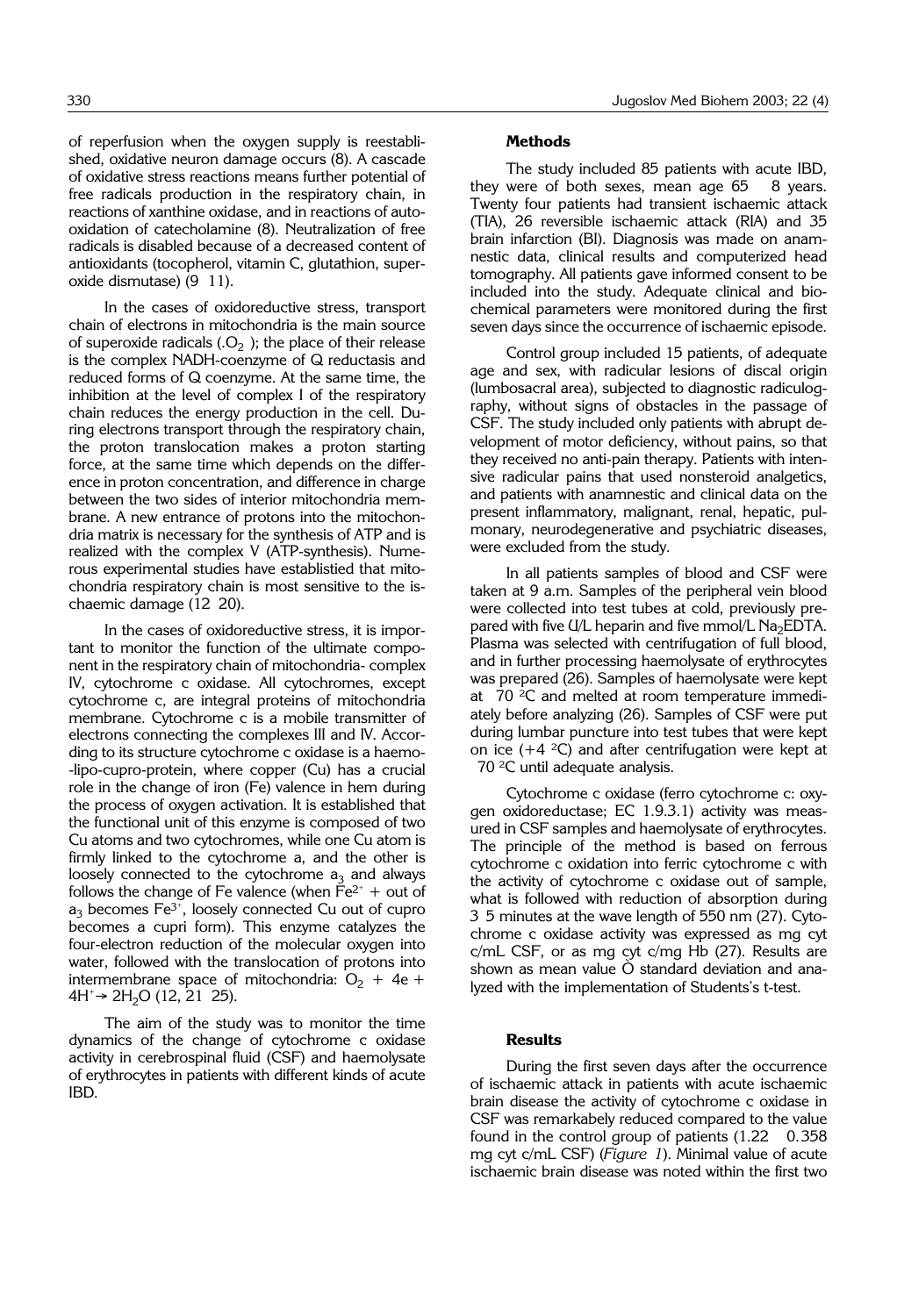

Figure 1. Activity of cytochrome c oxidase (mg cyt c/mL) in cerebrospinal fluid (CSF) in patients with acute brain infarction (BI), reversible ischaemic attack (RIA) and transient ischaemic attack (TIA).  $*$  p<0.01 in relation to control value (A). B activity in period within seven days, C' on the first and second day, D' on the third and forth day and  $E$  on the fifth up to seventh day after the onset of acute ischaemic insult.

days after the occurrence of ischaemic attack (*Figure 1*). Minimal activity of cytochrome c oxidase in CSF patients with acute BI was 0.564 0.254 mg cyt c/mL CSF, in patients with RIA  $0.456$   $0.128$  mg cyt c/mL CSF, and in patients with TIA it was 0.401 " 0.063 mg cyt c/mL CSF, (p<0.01) (*Figure 1*).

Activity of cytochrome c oxidase in haemolysate of erythrocytes in patients with acute ischaemic brain disease measured within the first seven days after ischaemic stroke was significantly increased compared to the value reconded in the control group of patients  $(0.664 \ 0.172 \text{ mg} \text{ cyt c/mg Hb})$ ,  $(p<0.01)$ (*Figure 2*). In patients with BI the activity of cytochrome c oxidase in haemolysate of erythrocytes during the first seven days after the ischaemic attack was 5.506 " 1.49 mg cyt c/mg Hb (p<0.01) (*Figure 2*). Maximal value was noticed in the period of the third and fourth day after infarction, when it was 6.289 1.133 mg cyt c/mg Hb (p<0.01) (*Figure 2*).





Activity of cytochrome c oxidase in haemolysate of erythrocytes of patients with RIA within the first seven days after ischaemic stroke was 3.975 " 1.243 mg cyt c/mgHb, and in patients with TIA it was 2.595 1.225 mg cyt c/mgHb (p<0.01) (*Figure 2*). Maximal value in patients with RIA and TIA was established within the first two days after ischaemic stroke (*Figure 2*).

#### **Discussion**

Ischaemia is a metabolic disorder in brain functioning, caused by the reduction of circulation that ends in morphologic damage of nerve elements. Primary stimulus that triggers a cascade of metabolic changes that end in nerve cell death is energetic crisis and/or excessive (uncontrolled) depolarization (10). Numerous studies have established that transition of reversible into irreversible neuron damage depends, above all, on the gravity and length of ischaemia dura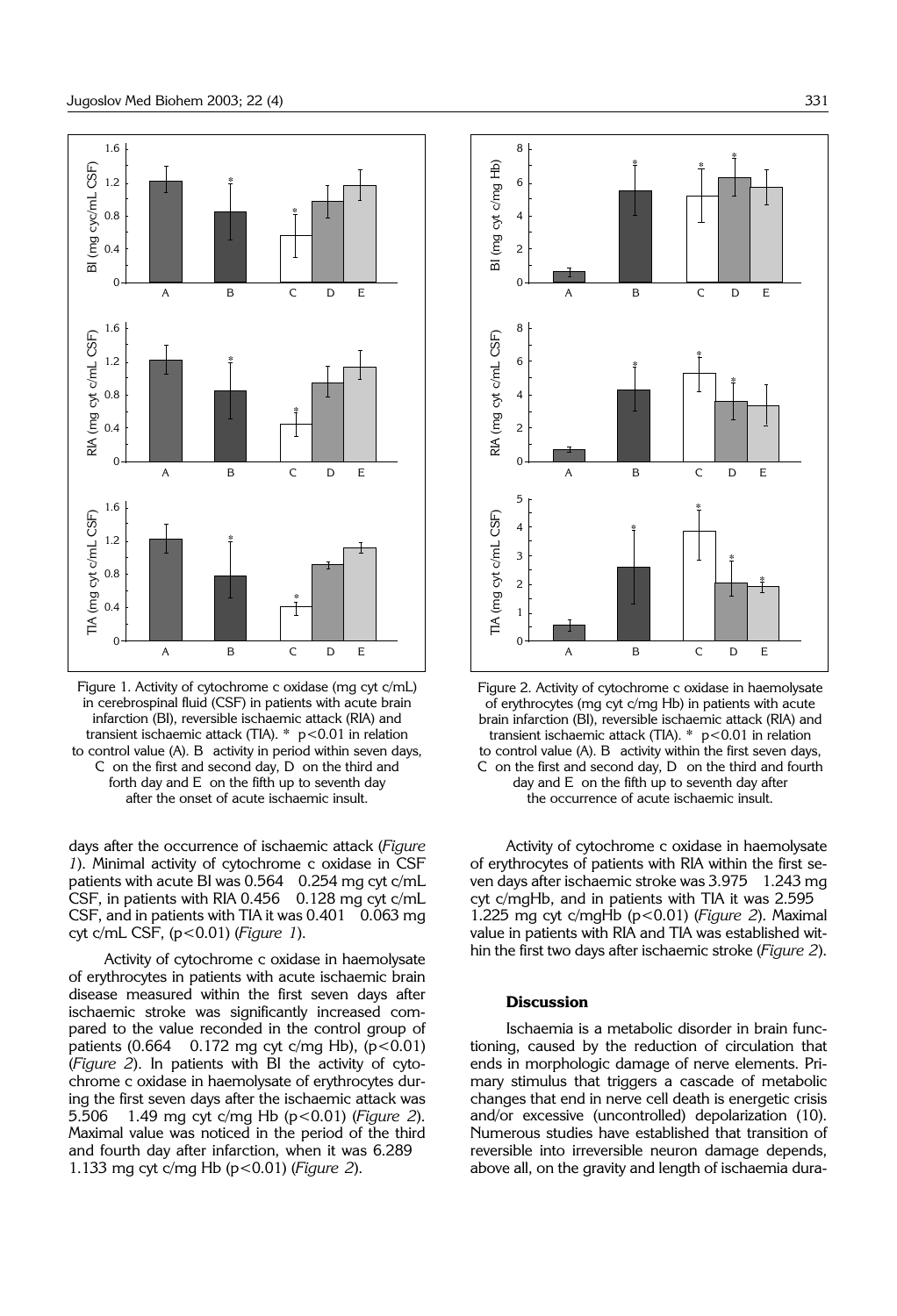tion (2, 3, 6, 7, 28). Efforts of contemporary acute brain ischaemia therapy are directed to the protection of brain tissue before the development of irreversible damage takes place (2, 6, 7).

As it has already been mentioned, one of the main pathophysiologic mechanisms included into the development of central nervous system (CNS) damage in IBD is the formation of active metabolites of oxygen. In reactions with biological molecules, they provoke damage in a series of cell systems and functions. They cause damage of nucleine acids, and in processes of lipid peroxidation they damage biomembranes, protein enzyme components and transport systems, as well as polysaccharides and detoxic cell systems. Metabolic cascade of free radicals reactions causes in certain moments of its propagation the transition of disorders into irreversible and cells death  $(1, 6, 8)$ .

In ischaemia, the balance between the level of oxygen free radicals and endogen antioxidants is disturbed. The level of oxidative stress or balance between oxidants and antioxidants is determined by redox state in a cell. Balance between oxidative stress on one hand and metabolic potential on the other hand present a homeostatic mechanism inside the cell that protects or damages oxidants or antioxidants depending on which of these two events prevail (1, 2, 7). The results of our study have shown that the activity of cytochrome c oxidase in CSF is decreased during the acute IBD period. Activity is the lowest during the first two days after ischaemic stroke, then it gradually rises, and in the period from the fifth to the seventh day after ischaemia it returns to the control value. This may be the neuron attempt at the level of respiratory chain to compensate the increased formation of free radicals induced with ischaemia.

During the acute brain ischaemia, besides development of oxidoreductive stress and disorder of mitochondrial energetic metabolism there is also activation of microglia (29). Some new results point to the fact that toxic materia formed during microglia response cause inactivation of key enzymes of Crebs cycle and energetic metabolism, and this effect causes the inhibition of complex IV (22, 23, 29). Inhibition of complex IV causes increase in concentration of reactive oxidative species, what, further on, induces and complicates damage of nerve elements (29).

The latest studies of gerbils showed that the level of mRNK of the sub-unit I cytochrome c oxidase is reduced in neurons of CA1 sector of hypocampus after brain ischaemia (12, 16). Also, activity of cytochrome c oxidase shows early reduction in neurons of CA1 sector. This is achieved with reduction of the level of adequate DNK after ischaemia and detects damage of mitochondrial DNK expression at the level of transcription. This disturbance in expression of mitochondrial DNK has, as its consequence, damaged formation of energy, what can lead to neuron death in cases of ischaemia (12, 16).

Taking into account that redox state of cytochrome c oxidase changes when oxygen and glucose lack and in ATP depletion, then the degree of the activity of cytochrome c oxidase may be an indicator of cell dysfunction in acute period of brain ischaemia. Besides, it has been established that reperfusion after brain ischaemia leads to transient hyperoxigenation and tissue hyperemia, and to hyperoxigenation of mitochondria electronic bearers (12, 21 25). It is possible that the formed mitochondrial hyperoxigenation induces residual intracellular changes that take part in the recovery of metabolism and electric activity in neurons in recirculation period. On the other hand, mitochondrial hyperoxigenation may induce release of a great amount of free radicals that caused the already existing damage of nerve elements. Balance between these two events in acute period of brain ischaemia determines the direction and outcome of damage caused by ischaemia (30).

Results of our study have shown that the activity of cytochrome c oxidase in haemolysate of erythrocytes has increased remarkabely within the first seven days after the occurence of ischaemia. The increase is the greatest in patients with BI, somewhat lower in RIA and the lowest in TIA. These changes may be understood as a systematic response of organism to acute brain ischaemia and an attempt of organism to compensate local disorders. Organism tries by supply into periphery tissues to recompense the lack of substrates necessary for keeping energetic and antioxidative brain status in the cases of ischaemia. Brain infarction, as the most serious aspect of brain ischaemia with the highest damage of brain parenchyma causes, as its consequence, the most expressed general reaction, i.e. organism attempt to compensate disturbed homeostasis.

The results of our study have shown that monitoring of the activity of cytochrome c oxidase in CSF and haemolysate of erythrocytes in patients with IBD in acute period may be relevant in early diagnosis of this desease. Biochemical changes in CNS caused by acute brain ischaemia (demonstrated with changes in CSF), cause relevant changes in elements of system circulation (erythrocytes). First, this indicates that there is a connection of circulatory and neuron compartments. Second, these changes may indicate the degree of neurologic damage, and changes at the systemic level during brain ischaemia. In addition, our results point to the role of cytochrome c oxidase in IBD pathogenesis, and the importance of polyvalent therapy which includes the administation of antioxidants in acute IBD period.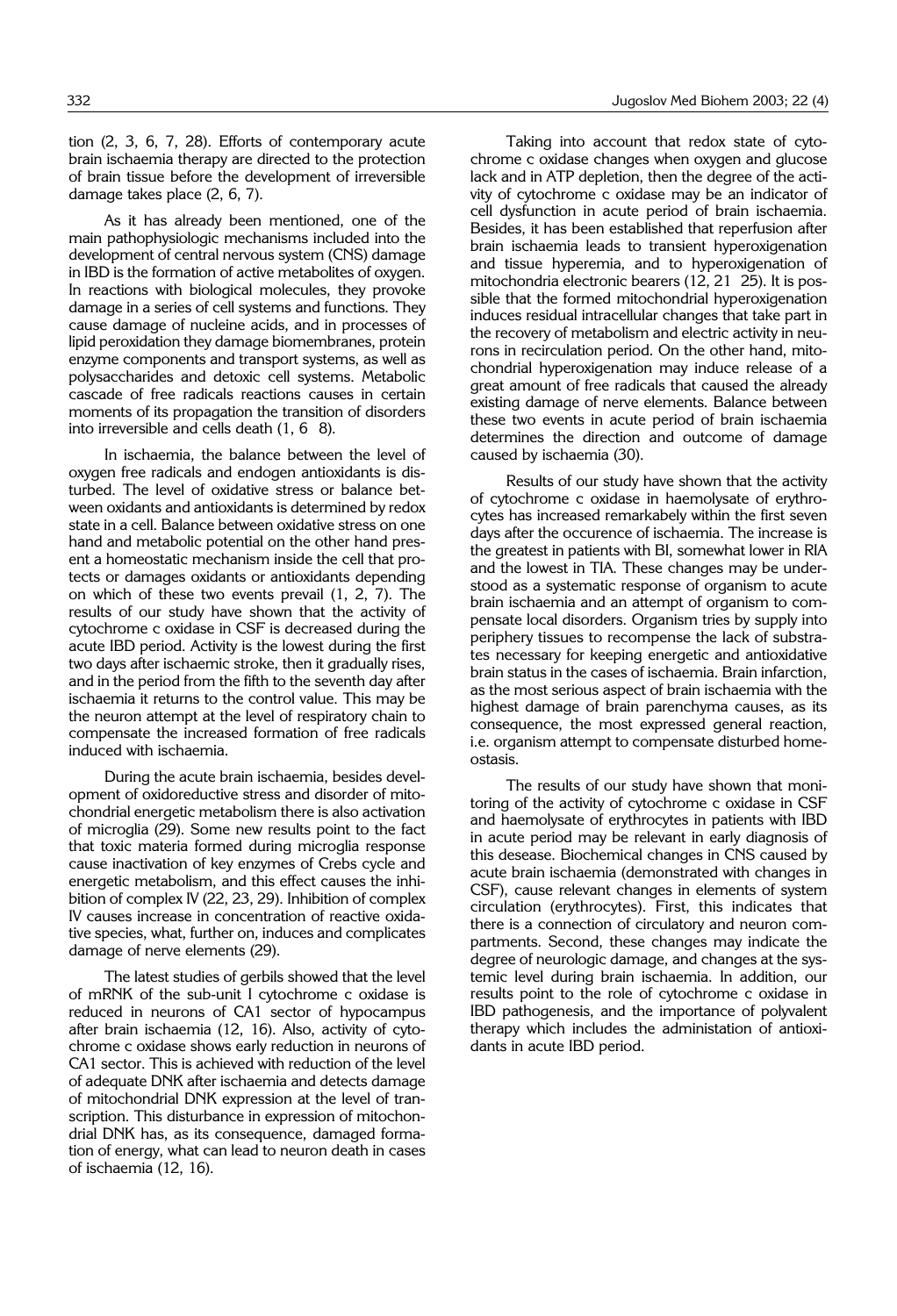## CITOHROM C OKSIDAZA U BOLESNIKA SA AKUTNOM ISHEMIJSKOM BOLEŠĆU MOZGA

Vesna Selaković<sup>1</sup>, Marina Jovanović<sup>1</sup>, Rosa Mihajlović<sup>2</sup>, Lidija Radenović<sup>3</sup>

*1Institut za medicinska istra`ivanja, Vojnomedicinska akademija 2Institut za rehabilitaciju 3Biolo{ki fakultet, Beograd* 

Kratak sadržaj: U istraživanju je praćena vremenska dinamika aktivnosti citohrom c oksidaze u cerebrospinalnoj tečnosti i hemolizatu eritrocita bolesnika sa akutnom ishemijskom bolešću mozga. Ispitivano je 85 bolesnika, oba pola, prosečne starosti 65 8 godina. Kontrolna grupa imala je 15 pacijenata sa radikularnim lezijama diskalnog porekla, podvrgnutih dijagnostičkoj radikulografiji, bez znakova smetnji u pasaži cerebrospinalne tečnosti. Rezultati su pokazali da se tokom prvih sedam dana akutne ishemijske bolesti mozga značajno snižava aktivnost citohrom c oksidaze u cerebrospinalnoj tečnosti a sniženje je najveće tokom prva dva dana u odnosu na kontrolu (1.22 0.358 cit c/mL). U hemolizatu eritrocita zabeležen je značajan porast aktivnosti citohrom c oksidaze. Maksimalan porast je zabeležen kod bolesnika s infarktom mozga, nešto niži kod reverzibilnog ishemijskog ataka i najniži kod tranzitornog ishemijskog ataka. Zaključeno je da aktivnost citohrom c oksidaze u cerebrospinalnoj tečnosti i hemolizatu eritrocita bolesnika s akutnom ishemijskom bolešću mozga može biti pokazatelj metaboličke disfunkcije i oštećenja nervnih ćelija.

Ključne reči: ishemijska bolest mozga, citohrom c oksidaza, stres oksidativni, cerebrospinalna tečnost

#### **References**

- 1. Chan P. Role of oxidants in ischemic brain damage. Stroke 1996; 27: 1124 9.
- 2. Neumar R. Molecular mechanisms of ischemic neuronal injury. Ann Emerg Med 2000; 36 (5): 483 506.
- 3. Juurlink B, Sweeney M. Mechanisms that result in damage during and following cerebral ischemia. Neurosci Biobehav Rev 1997; 21 (2): 121 8.
- 4. Rothman M, Olney J. Excitotoxicity and the NMDA receptor. TINS 1987; 10 (7): 299 302.
- 5. Siesjo B. Calcium in the brain under physiological and pathological conditions. Eur Neurol 1990; 30: 3 9.
- 6. Selaković V, Jovanović M, Jovičić A, Mršulja B, Maličević Ž, Ninković M, Mihajlović R, Vasiljević I. Index of lipid peroxidation and glucose utilization in the cerebrospinal fluid in patients with cerebral infarction. Vojnosanit Pregled 2000; 57 (4): 375 80.
- 7. Heros R. Stroke: Early pathophysiology and treatment. Stroke 1994; 25(9): 1877 81.
- 8. Sies H. Oxidative stress. In: Sies H, editor. London: Academic Press; 1985.
- 9. Imaizumi S, Kayama T, Suzuki J. Chemiluminescence in hypoxic brain the first report. Correlation between energy metabolism and free radical reaction. Stroke 1984; 15 (6): 1061 6.
- 10. Selaković V, Jovanović M, Raičević R, Maksimović I. Brain oxidative stress in the syndrome of mutual aggravation on the model of combined injury in Mongolian gerbils. Vojnosanit Pregled 2001; 58 (5): 463'9.
- 11. Mršulja BB, Stanimirović D, Mršulja JB. Molekularni aspekti ishemičnog oštećenja mozga. In: Mršulja BB and

Kostić SV, editors. Patofiziologija, dijagnoza i terapija cerebrovaskularnih poremećaja. Beograd: Medicinski fakultet; 1989. p. 45 55.

- 12. Abe K, Kawagoe J, Itoyama Y, Kogure K. Isolation of an ischemia-induced gene and erly disturbance of mitochondrial DNA expression after transient forebrain ischemia. Adv Neurol 1996; 71: 485 503.
- 13. Abe K, Kawagoe J, Aoki M, Kogure K, Itoyama Y. Stress protein inductions after brain ischemia. Cell Mol Neurobiol 1998; 18 (6): 709 19.
- 14. Canevari L, Kuroda S, Bates T, Clark J, Siesjo B. Activity of mitochondrial respiratory chain enzymes after transient focal ischemia in the rat. J Cereb Blood Flow Metab 1997; 17 (11): 1166'9.
- 15. Li J, Ueda H, Seiyama A, Nakano M, Matsumoto M, Yanagihara T. A near-infrared spectroscopic study of cerebral ischemia and ischemic tolerance in gerbils. Stroke 1987; 28 (7): 1451 7.
- 16. Nakatsuka H, Ohta S, Tanaka J, Toku K, Kumon Y, Maeda N, Sakanaka M, Sakaki S. Release of cytochrome c from mitochondria to citosol in gerbil hippocampal Ca1 neurons after transient forebrain ischemia. Brain Res 1999; 849: 216 9.
- 17. Richter C, Kass G. Oxidative stress in mitochondria: its relationship to cellular  $Ca^{2+}$  homeostasis, cell death, proliferation and differentiation. Chem Biol Interactions 1991: 77: 1 23.
- 18. Rosenthal M, Feng Z, Raffin C, Harrison M, Sick T. Mitochondrial hyperoxidation signals residual intracellular dysfunction after global ischemia in rat neocortex. J Cereb Blood Flow Metabol 1995; 15 (4): 655 66.